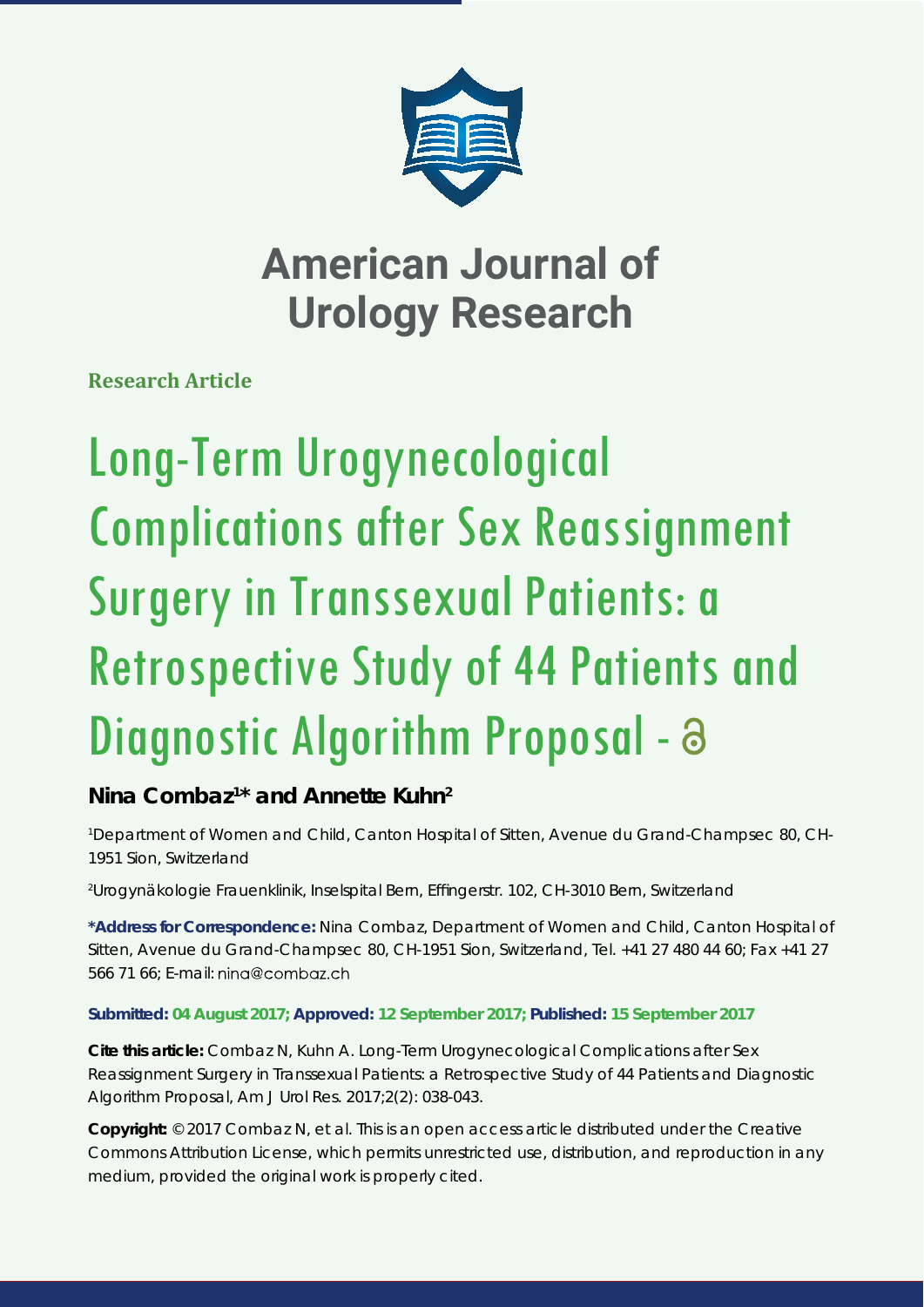

#### **ABSTRACT**

**Objective:** Sex reassignment surgery involves complex operations of the urethra. Despite the immediate surgical complications being well documented, there is a paucity of knowledge about long term micturition disorders.

The aim of this retrospective study was to analyse long term micturition disorders in male and female patients after sex reassignment surgery.

**Study Design:** Between January 2010 and January 2017 we examined 120 patients after sex reassignment surgery. A patient history was taken, along with a clinical examination including a perineal ultrasound and multichannel urodynamics. The Visual Analogue Scale (VAS) as measurement of the psychological impact of the urinary symptoms was analysed. Interventions and their outcomes were noted.

**Results:** Thirty-six of the Male to Female (MTF) and eight of the Female to Male (FTM) transsexuals presented with urinary problems. With a mean interval of 72 months after surgery 51% out of 44 patients considered themselves very bothered by their urogynaecological problems.

In MTF transsexuals, overactive bladder (13/36), stress urinary incontinence (9/36), a reduced urinary flow (7/36), and meatal stenosis (5/36) were common problems. Post void dripping (2/36), fistula (2/36) and urinary tract infection (3/36) had a rather rare occurrence.

Five of eight FTM patients presented with recurrent urinary tract infections. Overactive bladder (2/8), stress urinary incontinence (3/8), post void dripping (3/8), and meatal stenosis (1/8) occurred - but less frequently.

**Conclusion:** Transsexuals have an increased risk for the development of micturition disorders after sex reassignment surgery. Patients should be counselled on the risks preoperatively, and lifelong specialized follow-up is necessary for the early detection and treatment of arising problems. Treatment is always chosen on an individual basis and differs from common urogynecological findings.

**Keywords:** Urinary incontinence; Transsexuals; Micturition disorders; Bulking agents; Overactive bladder

#### **ABBREVIATIONS**

FTM: Female to Male; MTF: Male to Female; SRS: Sex Reassignment Surgery; VAS: Visual Analogue Scale

#### **INTRODUCTION**

Transsexualism is described as the desire to live and to be accepted as a member of the opposite sex, usually accompanied by a sense of discomfort with, or inappropriateness of one's anatomic sex, and a wish to get hormonal treatment and surgery in order to make one's body as congruent as possible with one's preferred sex [1].

Transgender people and other gender minorities represent roughly  $0.3-0.5\%$  (25 million) of the global population [2]. This underlines the need for appropriate healthcare. There is still a paucity of data about the development of sexual orientation. Probably a combination of genetics, prenatal hormonal exposure, life experience and social contextual factors [3] play a role. MTF (male to female) patients are worldwide approximately three to four times more prevalent than their FTM (female-to-male) counterparts [2,4,5].

Usually life-long cross gender hormones are required. Female-tomale FTM transsexuals are treated with androgens. MTF transsexuals receive oestrogens. This therapy is mostly combined with an antiandrogen (cyproteronacetate) or with spironolactone, which shows synergistic and modulating effects to oestrogens [6,7].

Consecutively, sex reassignment surgery (SRS, alternatively, gender reassignment surgery, gender-confirming surgery, sexual reassignment surgery, or gender-affirming surgery) may be undertaken. This comprehends subcutaneous mastectomy, hysterectomy and oophorectomy as well as colpectomy for FTM transsexuals. Phalloplasty is still debated as it is, even with recent surgical techniques, related to a high complication rate [8-13], long recovery time, a large number of operations and questionable functional and esthetical outcomes [14]. Scrotoplasty may be managed inserting testicle prostheses or using the labia majora tissue [15].

In MTF transsexuals the penis shaft is resected, the urethra shortened and the testes are removed. The neovagina is created utilising the inverted penile skin or a bowel segment  $[14, 16]$ . The prostate usually stays *in situ* [17]. In MTF as in FTM patients there is no gold-standard for operating procedures as techniques do vary from centre to centre [18,19].

Sex reassignment surgery remains an area of super-specialization. It is still under development.

Urinary complications after sex reassignment surgery are common and reports are numerous [13,20-25]. These publications refer mainly to severe complications such as carcinoma [26], urethral fistula, urethral strictures and meatal stenosis.

Prospective long-term data on voiding problems in transsexuals are still rare. In 2007 Kuhn et al reported about micturition problems in 25 transsexual patients [27]. The authors detailed about a high incidence of micturition disorders as incontinence, overactive bladder and decreased urinary stream, particularly in MTF transsexuals.

The aim of this study was to investigate micturition disorders and management in a larger cohort of MTF and FTM transsexuals.

#### **PATIENTS AND METHODS**

As part of the routine follow-up, between 2010 and 2017 patients were followed annually after sexual reassignment surgery and were asked about urogynecological disorders at the gender dysphoria clinic of the university hospital at Bern (Inselspital).

Medical history was taken. Visual Analogue Scale (VAS) was used as measurement of urinary symptoms bother. The question we asked our patients was: "How much are you bothered by your bladder problem with  $0 =$  no bother and  $10 =$  the most imaginable bother you can imagine? ". We rated 0 as no bother, 1-3 as some bother, 4-7 as intermediate bother and a VAS of 8-10 as strong bother.

All patients were examined clinically including pelvic floor testing. Measurement of the pelvic floor force was performed using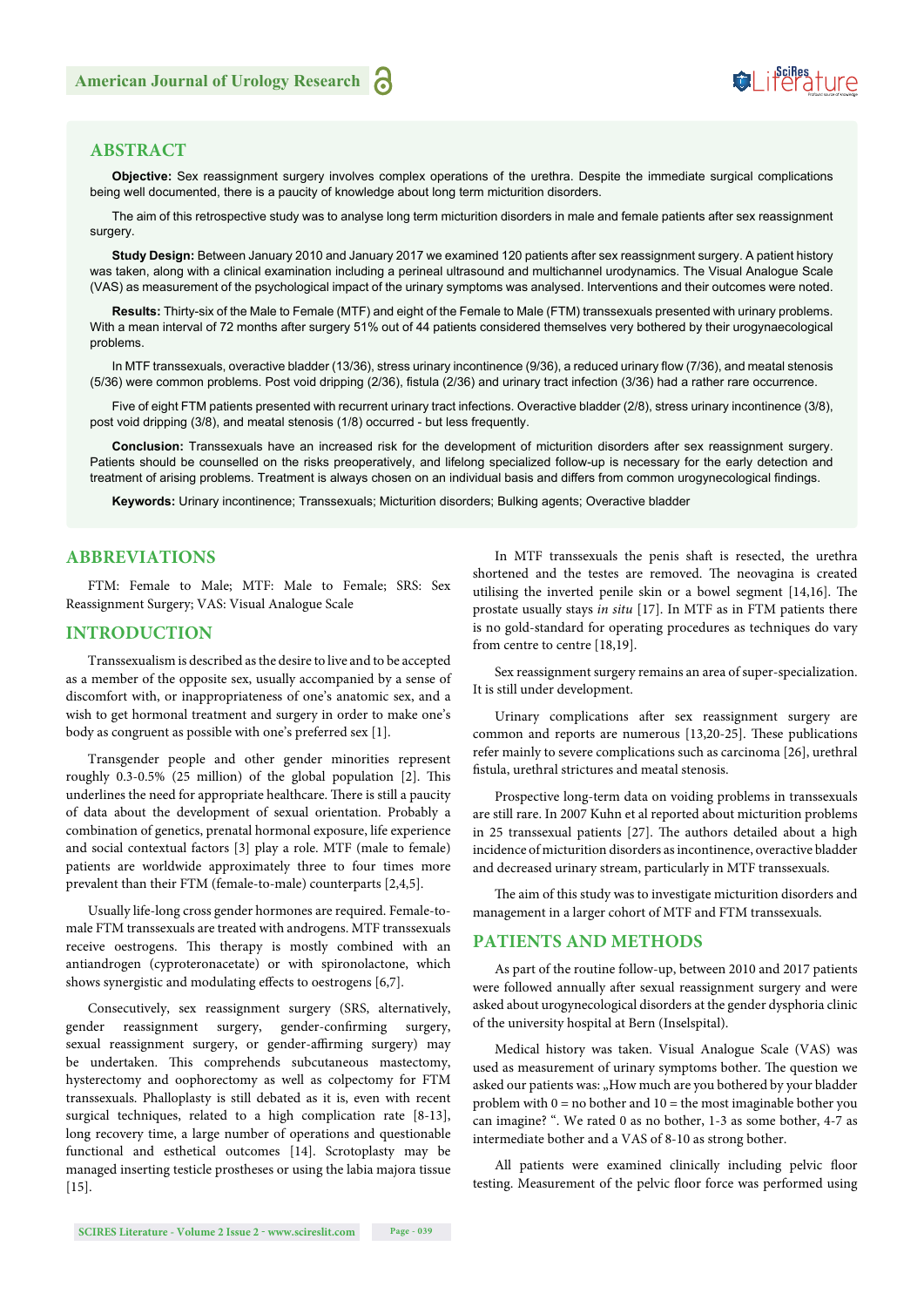the revised Oxford Grading Scale [28]: 0/5 represents no perineal force at all, 1/5 and 2/5 a poor pelvic floor contractibility, 3/5 and 4/5 was considered as a good voluntary pelvic floor contraction and 5/5 is a very strong pelvic floor contraction

Transabdominal ultrasound (curved array 3.5-5 MHt probe C40 S Sonoline Adara, Siemens') was used to determine the post void residual urine. We considered residual urine of less than 100 ml as normal.

For Uroflow measurements we used Sedia SE8 Flowmeter. A maximum flow of more than 20 ml/s was considered normal, between 15 and 19 ml/ s was considered slightly decreased and less than 15 ml/s was noted as decreased.

Multichannel urodynamics were performed in all 44 patients (MMS solar'). Urodynamics were performed according to the "Good Urodynamic Practices and Terms" of the International Continence Society [29,30].

#### **RESULTS**

Patients' operations had taken place in four different centres, comprising Switzerland, the United Kingdom, France and the United **States**.

All in all, 120 patients presented for their annual check-up. 44 (36, 6%) of these transsexual patients presented urinary problems, whereof 36 were Male-to-Female Transsexuals (MTF) and 8 femaleto-male transsexuals. Demographic data are shown in table 1.

All 36 MTF had their sex reassignment including removal of their testes and penis and formation of a neovagina. Thirty-four had received a neovagina by penile-scrotal inversion and two a neovagina formed of bowel.

All eight FTM had hysterectomy and oophorectomy as well as breast removal. Six of them had phalloplasty with urethral reconstruction during the same operation. Two had no phalloplasty at all. Operations were performed by four surgeons in four different centres. For this reason, surgical procedures were not standardized.

Patients bother with their current urinary problems as determined by VAS is shown in table 2.

Main clinical diagnoses were post void dripping, uncompleted bladder emptying, recurrent urinary tract infections (more than 2/ year), stress urinary incontinence and urge urinary incontinence. Details are given in table 3.

Oxford grading evaluating clinically the force of pelvic floor contractions showed 0/5 in seven patients (all MTF), poor contraction in 21 patients (15 MTF, 6 FTM), good contraction in 13 patients (11 MTF, 2 FTM) and in 3 MTF a very good voluntary contraction.

Significantly increased residual urine was found in three of eight FTM patients and in five of 36 MTF patients.

Table 4 summarises the results of post void residual urine, pelvic floor testing and urodynamic findings.

#### **Therapies were always chosen on an individual base**

Two MTF patients presented 34 and 36 months after surgery with a vesico-vaginal fistula. Fistula were resected abdominally including interposition of omentum majus. Postoperative follow-up was uneventful and after bladder drainage of 10

| <b>Table 1:</b> Age at SRS and at follow-up including time interval SRS.          |     |            |            |  |
|-----------------------------------------------------------------------------------|-----|------------|------------|--|
|                                                                                   | All | <b>FTM</b> | <b>MTF</b> |  |
| Age at sex reassignment surgery<br>(mean, years)                                  | 37  | 40         | 36         |  |
| Age at follow up (mean, years)                                                    | 43  | 50         | 41         |  |
| Time interval between sex<br>reassignment surgery and follow<br>up (mean, months) | 72  | 115        | 63         |  |

**Table 2***:* Results of the Visual Analogue Scale (VAS; patients bother).

|                    | All (n = 44) | $MTF (n = 36)$ | FTM $(n = 8)$ |
|--------------------|--------------|----------------|---------------|
| some bother at all | 13           | 9(25%)         | 4 (50%)       |
| Intermediate       | 27           | 24 (75%)       | 3(37,5%)      |
| strong bother      |              | 3(8%)          | $1(12,5\%)$   |

**Table 3:** Patients' complaints and clinical diagnoses (percentages refer to the overall number of 120 screened patients).

|                                                             | All (n = 44/120) FTM (n = 8/18) |        | $MTF$ (n = 36/102) |
|-------------------------------------------------------------|---------------------------------|--------|--------------------|
| Diverted stream                                             | 0                               | ŋ      | ŋ                  |
| Feeling of incomplete<br>emptying (Valsalva for<br>voiding) | 2(1,7%)                         | 0      | 2(2%)              |
| Recurrent urinary tract<br>infections (>2/year)             | 8(6,7%)                         | 5(28%) | 3(3%)              |
| Stress urinary<br>incontinence                              | 12 (10%)                        | 3(17%) | 9(9%)              |
| Overactive bladder                                          | 15 (12,5%)                      | 2(11%) | 13 (13%)           |
| Hematuria                                                   | 0                               | 0      | O                  |
| Fistula                                                     | 2(1,7%)                         | ŋ      | 2(2%)              |
| Post void dripping                                          | $5(4,2\%)$                      | 3(17%) | 2(2%)              |

| Table 4: Pelvic floor testing and Urodynamic results.            |                  |             |             |  |
|------------------------------------------------------------------|------------------|-------------|-------------|--|
|                                                                  | All ( $n = 44$ ) | <b>FTM</b>  | <b>MTF</b>  |  |
| Post residual volume (ml/s;<br>median, range)                    | 35 (0-260)       | 85 (0-200)  | $30(0-260)$ |  |
| Pelvic floor testing (Oxford<br>grading scale; median, range)    | $1,45(1-5)$      | $2(1-4)$    | $2(0-5)$    |  |
| Peak flow (ml/s; median, range)                                  | $14.5(3-34)$     | 13 (9-21)   | $18(3-34)$  |  |
| Micturition time (s; median,<br>range)                           | 45 (12-101)      | 45 (12-101) | 40 (12-101) |  |
| Maximal detrusor pressure<br>(cmH <sub>2</sub> O; median, range) | 13 (0-54)        | 33 (12-49)  | $12(0-54)$  |  |
| Obstruction - according to<br>Blaivas [30]                       | 2                | 1           |             |  |

days catheters could be removed after cystogram showed no leakage.

- Patients with meatal stenosis were treated by meatal dilatation. During follow-up patients were instructed by our incontinence nurse to perform meatal autodilatation. No deleterious side effects were observed and no recurrence requiring repeat surgical intervention were noted.
- ➢ Recurrent urinary tract infections without further anatomical pathologies were treated with antibiotics according to urinary culture.
- ➢ Patients with overactive bladder and no additional anatomical abnormalities were treated with anticholinergics or with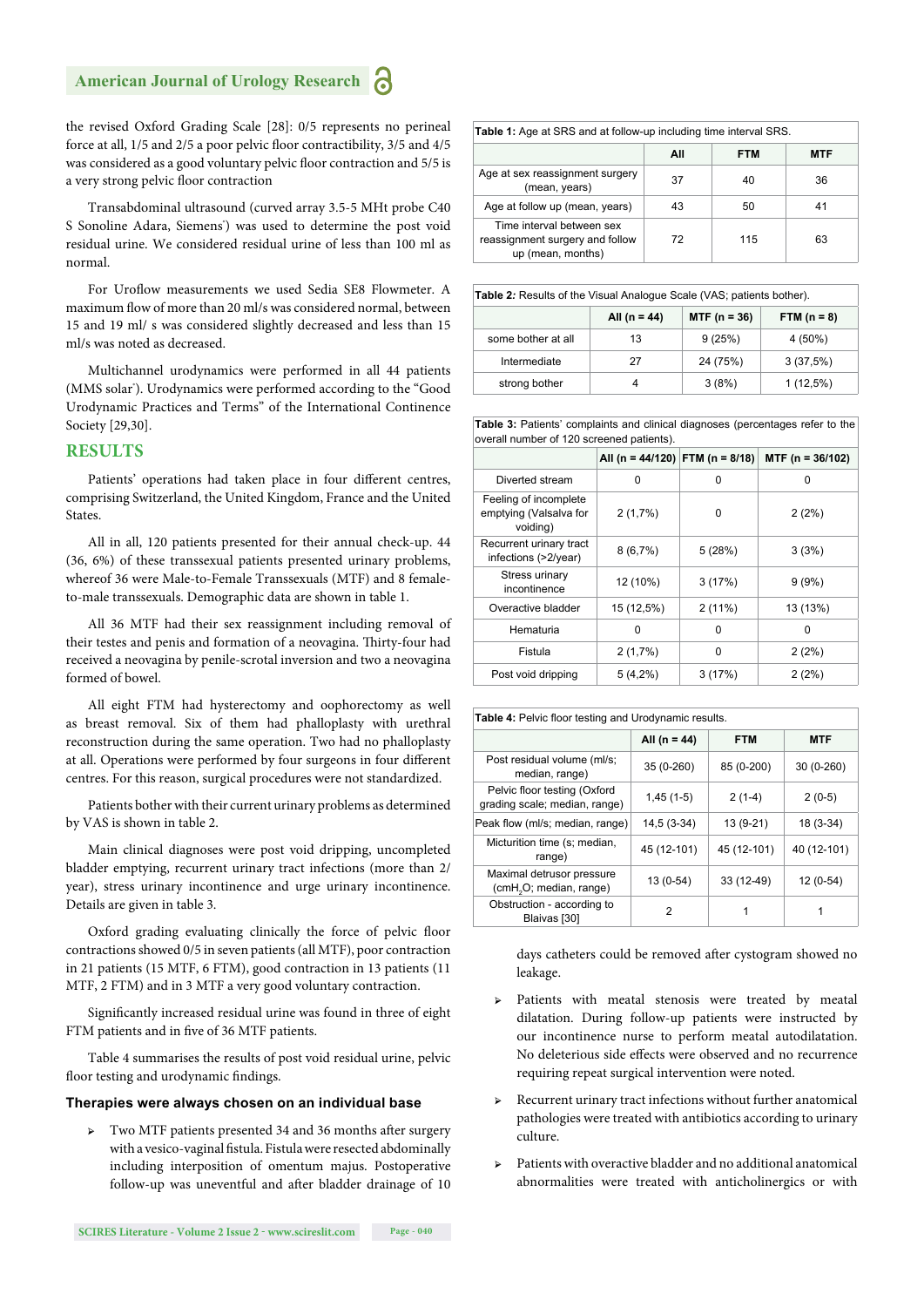Mirabegron. Two of our patients did not improve under oral medication but injection of 200 IE of Botox into the detrusor muscle.

Stress urinary incontinence was treated initially with pelvic floor exercises and half of the patients were improved and did not need any further treatment. The remaining 50% received transurethral injection of bulking agents (Bulkamid') and improved after treatment.

#### **DISCUSSION**

The current study shows that micturition can be severely altered after sex reassignment surgery. One third of our patients suffered from various sorts of incontinence, voiding disorders or recurrent urinary tract infections. Patients who consider sex reassignment surgery should be informed about this side effect preoperatively. Symptoms may deteriorate over time as descried by Hoebeke, et al. [31] who reported worsening of voiding habits in 33,3% FTM and 19,3% MTF patients, three years after surgery. In another recent study 47% of all transsexuals reported voiding difficulties and 40% presented incontinence [32]. Changes of different occurrences are probably due to small subject groups but trends of around 30-50% of patients presenting with voiding disorders after sexual reassignment surgery are overall reported [15]. Various hypotheses for the cause of lower urinary tract symptoms in MTF and FTM transsexuals can be discussed, of which the most likely one will be the sequelae of surgery.

Voluntary pelvic floor contractions measured with the revised Oxford grading scale [28] showed mean values of 2 in MTF and FTM patients; seven of the patients were entirely unable to contract their pelvic floor. This may or may not be related to SRS as even healthy persons are not all able to contract their pelvic floor muscles voluntarily. Surgical side effects as nerve damage (e.g. pudendal nerve or its branches) may also contribute to pelvic floor insufficiency, but we may only speculate about this as there is no data regarding pelvic floor function before and after SRS.

FTM patients without a creation of a neophallus undergo generally less invasive surgical genital procedures. The urethra is not touched and therefore scar tissue formation is not an issue. In our study, all three patients with stress urinary incontinence had a creation of a neophallus with a neourethra (3 of 6 patients). Depending on the surgical technique the cause may be an alteration of the muscular and nerve situation postoperatively or the rather relaxed neourethra in which urine is collected after voiding. With a changing position the urine may leak and as such mimicking stress urinary incontinence.

Hoebeke, et al. [31] explained post-voiding incontinence in FTM patients by the new urethral structure, which collects urine due to the poorly compliant phallic urethra without corpora spongiosa and lacking completely any muscular and elastic fibres. In addition to that the newly created urethra contains a syphon. The urine may "fall down" at a later point after micturition. According to this post void dripping was a documented problem in 37,5% of our FTM patients (50% of the patients with a neophallus and neourethra). Patients' instruction to squeeze the penis and to push the urine out of the syphon after voiding may help improve function after surgery.

In transsexuals creating a new vagina is in itself a great challenge, and the resulting voiding situation is quite complex. In MTF patients a large part of the urethra is resected and a de novo pocket is created between the bladder and the rectum that will contain the neovagina. This procedure is a risk factor for the occurrence of stress urinary incontinence as the sphincter complex and the pelvic floor muscles are in the dissected area [31]*.* Scar formation and strictures at the newly created external urethral meatus may help to reduce stress urinary incontinence but can lead to other problems due to obstruction. Furthermore, the dissection between bladder and rectum is in the area of nerves supplying the bladder. Finally, creating a vagina behind the bladder changes the anatomic position of the bladder, which in itself could be the source of bladder overactivity [31,32]. In addition to that a smaller prostate size of the MTF transsexuals compared to their male age group [33,34] may have a less protective effect on urinary leakage during increased abdominal pressure. This is due to the long-term exposure of oestrogens in MTF patients [34,35].

Surprisingly, of the investigated 44 patients with urinary tract problems, only 81% of MTF ad 50% of FTM patients considered themselves bothered with their current situation on VAS. This is consistent with our findings in a past study [27], with those of Zimmermann, at al. [36], and in accordance with the further study of Kuhn, et al. [37]. We may speculate that patients after SRS have had more serious health problems including pain, discomfort during their everyday activities, and side effects of hormonal therapies, so they consider their urinary symptoms as rather minor.

In non-transsexual people incontinence is perceived as a shameful situation, and is not easily talked about by affected people [38-40]. This probably explains why none of our patients did spontaneously consult any other medical person in order to get help with their bladder problems. We know from a previous study that transsexuals are rather shy in expressing their urogenital problems [27]. This situation is complicated by the fact that well informed clinicians, familiar with the specific problems after sex reassignment surgery, are lacking [41].

Maximum uroflow was reduced in a large part of our patients (see Table 4): Of eight FTM patients only one presented a normal flow. In MTF patients' situation was quite identic with 17 of 36 patients presenting a pathologic and two of 36 patients presenting a slightly decreased uroflow. The critical limit of a maximal detrusor pressor higher than 40 mmHg was reached by four patients. This finding that transsexuals have a decreased maximal uroflow after sex reassignment surgery is in accordance with the observations of Kuhn et al. several years ago [27]. We need to be cautious and careful in patients who are obstructed in order to prevent upper urinary tract problems.

#### **Three main questions are rising from these observations**

- 1. How to avoid scar formation / how to adapt the surgical technique?
- 2. How to identify patients with clinical impairment due to obstruction and scar formation?
- 3. How to treat the resulting problems?

Surgical techniques for sex reassignment surgery are still evolving and no technique has proven superiority to other ones concerning long term urinary problems. The resulting problems are the consequence of urethral resection with loss of its competent part and scar formation. In our opinion, all transsexual patients considering surgery should be counselled about the problem of a neourethra, and the possibility to create a neophallus without a neourethra must be argued in FTM patients. Meteoidioplasty, the creation of a neophallus from the hypertrophied clitoris, may be an alternative option, but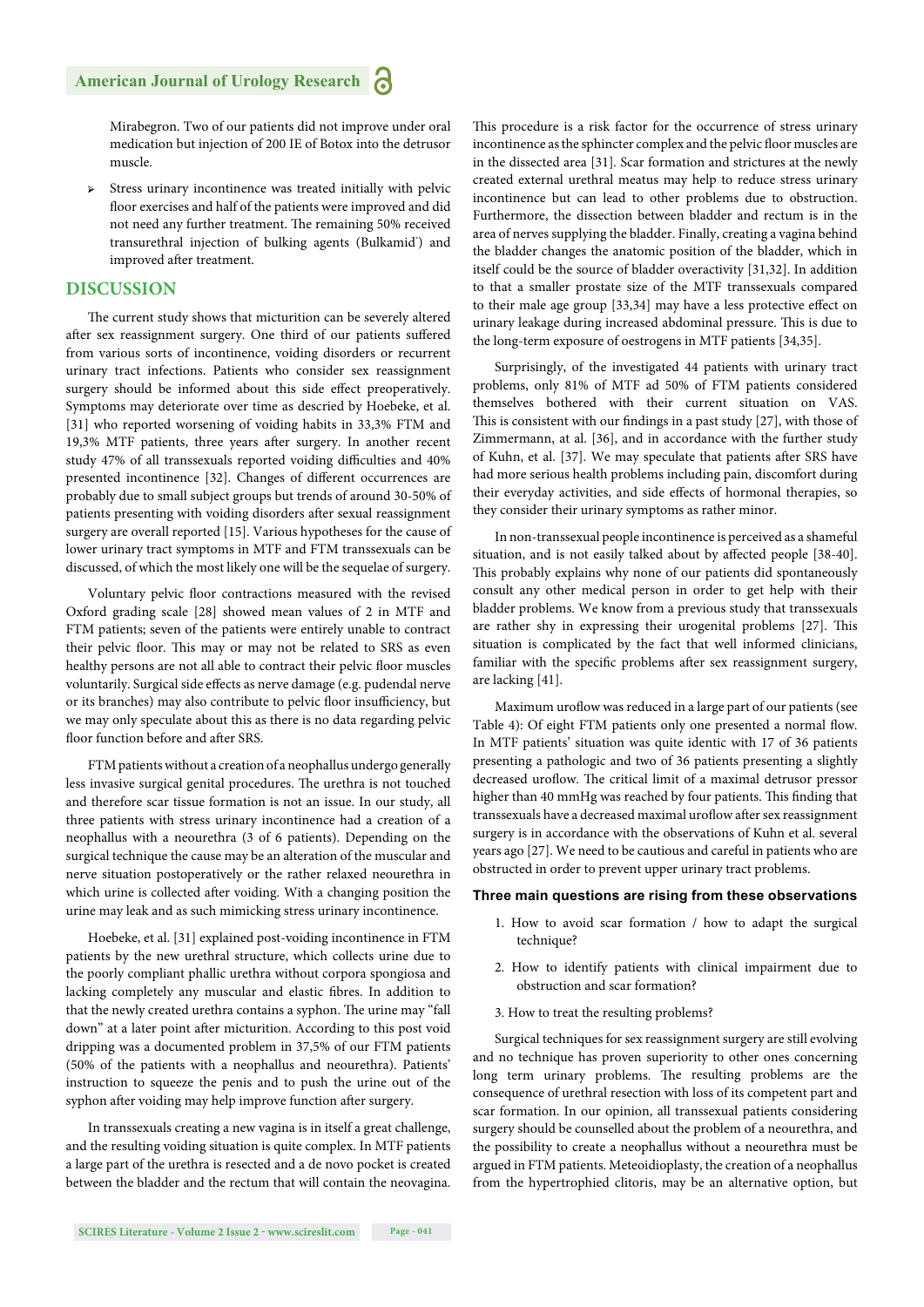surgical results are also related to voiding problems, mainly due to urethroplasty. Due to the nature of the procedure, the penis is reduced in length as compared to normal, resulting in impaired ability to urinate whilst standing and impeded sexual function, for example difficulty with penetration [18].

FTM patients should made aware that complete phallus sensation and voiding while standing cannot be guaranteed [15,22,42].

According to our own study data and to the current literature, we suggest the following algorithm (Figure 1).

➢ Patients' adherence to the autodilations for meatal stenosis must be analysed with ongoing time. Monstrey, et al. [13] reported about an occurrence of 25-58% of urethral strictures after FTM sex reassignment procedures with phalloplasty. These strictures were treated with endoscopic incision or, if needed, by urethroplasty but recurrence rates were very high (>40%) [24]. Buncamper, et al. [25] reported a 9.7 % rate of meatal stenosis in MTF patients after a median postoperative time of 4 months. Authors choose an operative solution with meatotomy, if possible in combination with resection of the remaining corpora spongiosa. Neto Rossi, et al. [43] recently reported long term data of 332 patients after MTF operations. The authors reported of an overall occurrence of progressive obstructive voiding disorder due to meatal stenosis in 40%. Different stages of obstruction, conducting in some cases to total urinary retention were observed. 15 percent of the operated patients needed a second correction because of stricture recurrence.



➢ Bulking agents present a good treatment option for stress urinary incontinence after sex reassignment surgery as it is easy to perform despite the unique anatomical situation. Suburethral slings may be an alternative – but in MTF patients we did not judge them an ideal solution as the prostate was still in situ and would be situated between urethra and sling. In patients with bladder neck hypermobility colposuspension may also be an option.

In FTM patients suburethral slings may also be a therapeutic option. Recently reports are multiplying about suburethral slings as a treatment of stress urinary incontinence in non-transgender men [44-46]. On our opinion, bulking agents are less invasive. There are no data quantifying the risk of mesh erosion in a neourethra, a complication we did not want to risk. As Uroflow was not fantastic in any of our patients' clinicians have to be alerted that any operative procedure exposes the patient to the risk of urinary retention. Removable bulking agents as they are existing now may be good option for transsexual patients with stress urinary incontinence. This needs to be proven in further studies.

The large number of patients in this study and the use of a standardized examination protocol with objective clinical criteria is a strength of our study. Unfortunately, we do not have any information about voiding disorders before and immediately after surgery.

A weakness if the study is its retrospective character with the usual flaws retrospective studies contain; however, we were able to identify a full set of data in 44 patients, which is a rather high number of patients presenting with a rare entity.

In summary, MTF and FTM transsexuals may present with micturition disorders as incontinence, overactive bladder, urinary tract infections and decreased urinary stream. Patients should be advised about these risks prior to sex reassignment operations. Surgical corrective options should be determined on an individual basis.

#### **ACKNOWLEDGEMENT**

We thank Dr. Etienne Combaz for his very useful assistance and technical support.

#### **REFERENCES**

- 1 (ICD-10)-WHO. Mental and behavioural disorders, Disorders of adult personality and behaviour. In: International Statistical Classification of Diseases and Related Health Problems 10th Revision (ICD-10)-WHO. 2016. F60-9. https://goo.gl/2tnBpM
- 2. Winter S, Diamond M, Green J, Karasic D, Reed T, Whittle S, et al. Transgender people: health at the margins of society. Lancet Lond Engl. 2016; 388: 390-400. https://goo.gl/KtFavY
- 3 Hines M. Prenatal endocrine influences on sexual orientation and on sexually differentiated childhood behavior. Front Neuroendocrinol. 2011; 32: 170–182. https://goo.gl/BhiJMK
- 4 Conway L. How frequently does transsexualism occur? Accessed 18 Jun 2017: https://goo.gl/Mnd1kB
- 5 van Kesteren PJ, Gooren LJ, Megens JA. An epidemiological and demographic study of transsexuals in The Netherlands. Arch Sex Behav. 1996; 25: 589-600. https://goo.gl/bJj28N
- 6 Levy A, Crown A, Reid R. Endocrine intervention for transsexuals. Clin Endocrinol (Oxf) 2003; 59: 409-418. https://goo.gl/52n2TS
- 7 Moore E, Wisniewski A, Dobs A. Endocrine treatment of transsexual people: a review of treatment regimens, outcomes, and adverse effects. J Clin Endocrinol Metab. 2003; 88: 3467-3473. https://goo.gl/G7MQKN